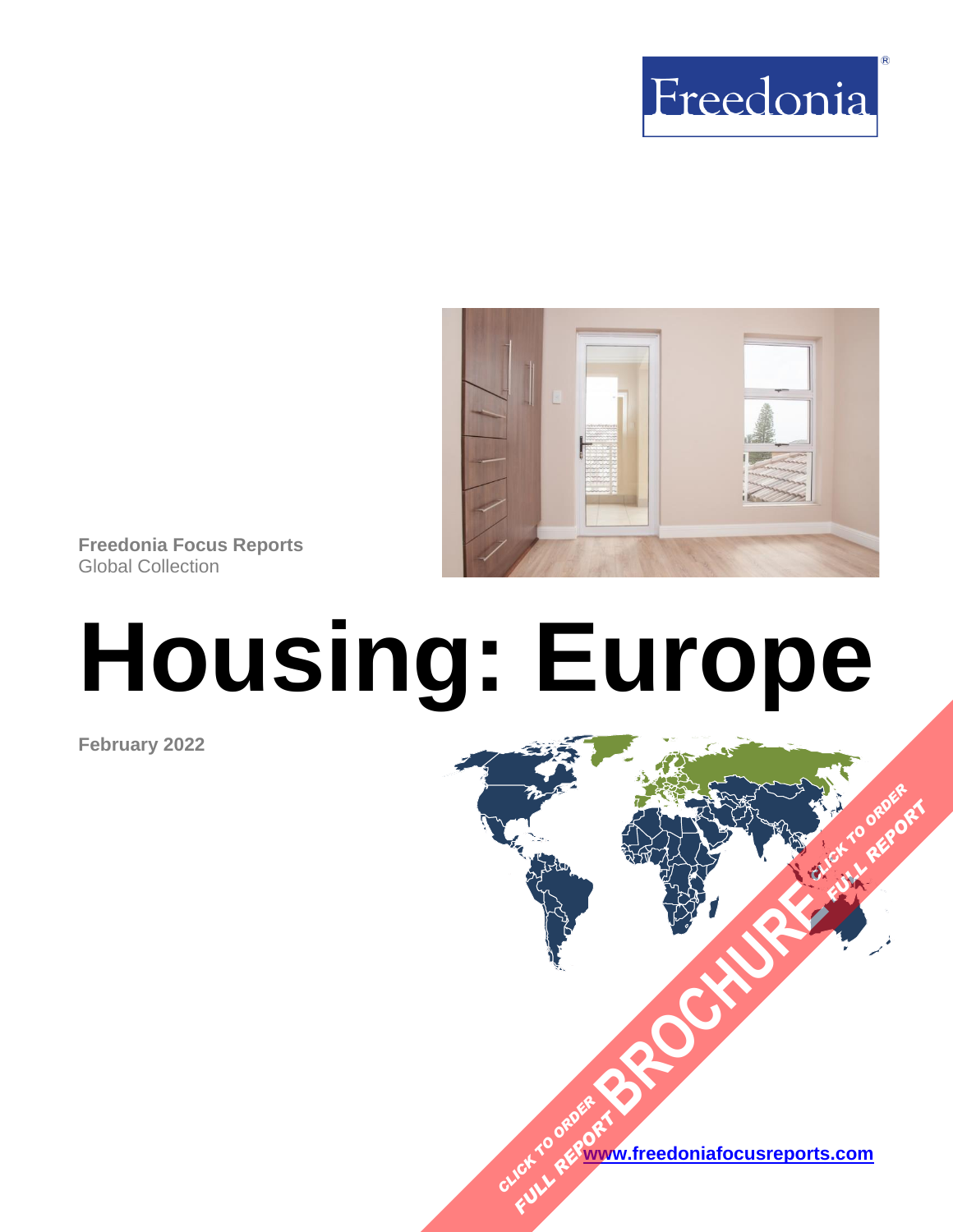# **Table of Contents**

|    | 1. Highlights               | 3  |
|----|-----------------------------|----|
| 2. | <b>Market Environment</b>   | 4  |
|    | <b>Historical Trends</b>    | 4  |
|    | Key Economic Indicators     | 7  |
|    | Impact of COVID-19          | 8  |
|    | <b>Country Overview</b>     | 9  |
|    | 3. Segmentation & Forecasts | 11 |
|    | <b>Housing Stock</b>        | 11 |
|    | Western Europe              | 12 |
|    | Eastern Europe              | 13 |
|    | <b>New Housing</b>          | 15 |
|    | Western Europe              | 16 |
|    | Eastern Europe              | 16 |
|    | 4. About This Report        | 18 |
|    | Scope                       | 18 |
|    | Sources                     | 19 |
|    | <b>Industry Codes</b>       | 19 |
|    | Freedonia Methodology       | 20 |
|    | Resources                   | 21 |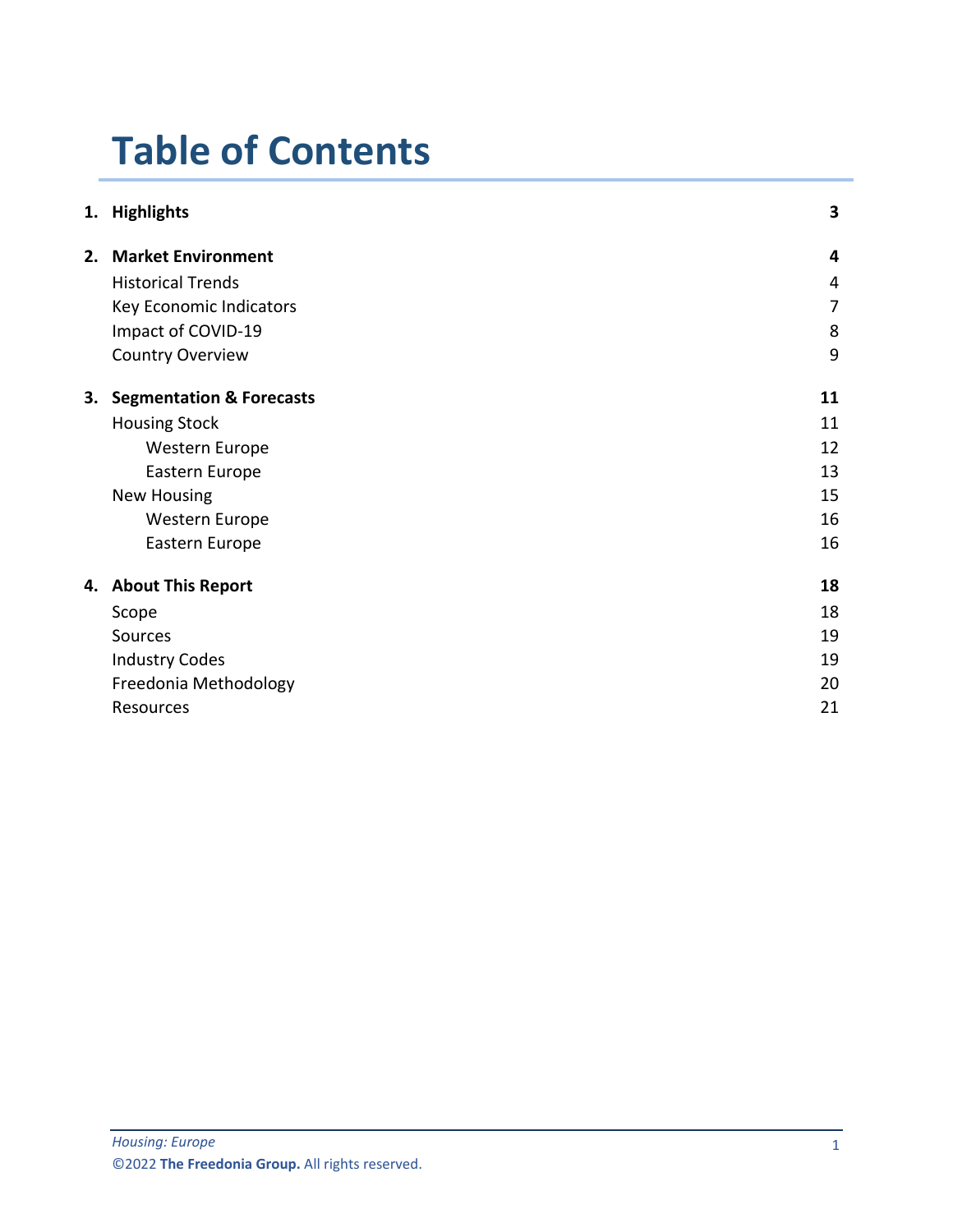# **List of Tables & Figures**

| Figure 1   Europe: Key Trends in Existing & New Housing, 2020 - 2025            | 3  |
|---------------------------------------------------------------------------------|----|
| Figure 2   Europe: Existing Housing Stock Trends, 2010 - 2020                   | 4  |
| Figure 3   Europe: New Housing Units Trends, 2010 - 2020                        | 4  |
| Table 1   Europe: Key Indicators for Housing Demand, 2010 - 2025 (2019US\$ bil) | 7  |
| Figure 4   Europe: Existing Housing Stock by Country, 2020 (%)                  | 9  |
| Figure 5   Europe: Existing Housing Stock by Type, 2010 – 2025 (mil units)      | 11 |
| Table 2   Europe: Existing Housing Stock by Type, 2010 - 2025 (mil units)       | 11 |
| Figure 6   Europe: Existing Housing Stock by Type, 2010 - 2025 (%)              | 14 |
| Figure 7   Europe: New Housing Units by Type, 2010 - 2025 (000 units)           | 15 |
| Table 3   Europe: New Housing Units by Type, 2010 - 2025 (000 units)            | 15 |
| Figure 8   Europe: New Housing Units by Type, 2010 – 2025 (%)                   | 17 |
| Table 4   Countries in Western Europe                                           | 18 |
| Table 5   Countries in Eastern Europe                                           | 19 |
| Table 6   Relevant NACE Codes                                                   | 19 |
| Table 7   Relevant HS Codes                                                     | 19 |
|                                                                                 |    |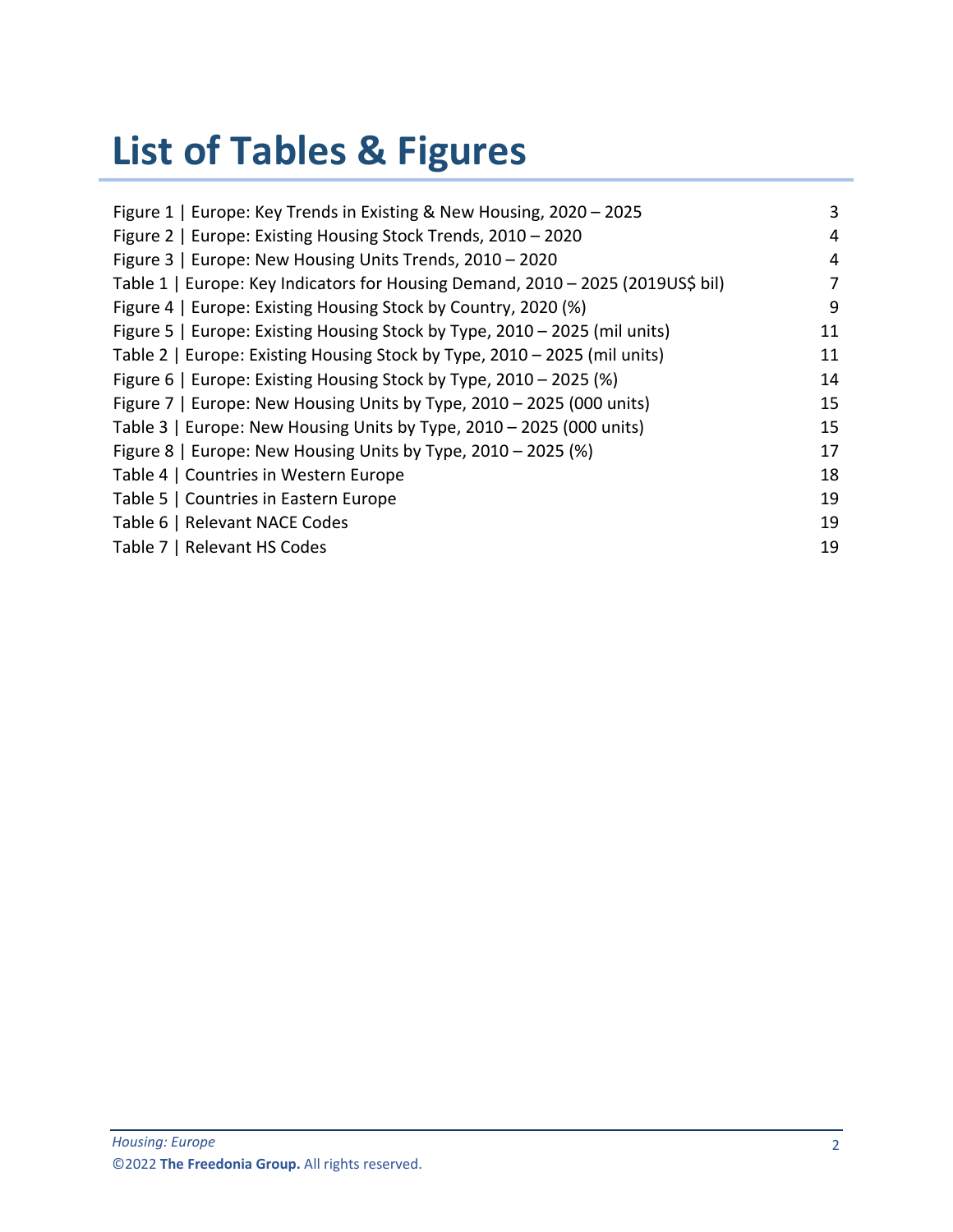## <span id="page-3-0"></span>**4. About This Report**

## <span id="page-3-1"></span>**Scope**

This report forecasts to 2025 the housing market in terms of the housing stock and new housing in units in Europe. The housing stock and new housing units are segmented by type in terms of:

- single-family
- multifamily (e.g., apartments/flats, condominiums, and townhouses)

This report also forecasts to 2025 the following data, all presented in square meters:

- existing residential floor space
- new residential floor space
- average size of existing housing units
- average size of new housing units

To illustrate historical trends, the housing stock and new housing units are provided in annual series from 2010 to 2020; the amount of existing and new residential floor space, the average size of existing and new housing units, and the various segments are reported at five-year intervals for 2010, 2015, and 2020.

Housing data in this report encompass private (owner-occupied and rental), public/social housing (owner-occupied and rental), and informal housing.

Key macroeconomic indicators are also provided with quantified trends. Other various topics are covered in this report. A full outline of report items by page is available in the Table of Contents.

<span id="page-3-2"></span>

| Table 4   Countries in Western Europe |             |               |                           |  |  |
|---------------------------------------|-------------|---------------|---------------------------|--|--|
| Andorra                               | Germany*    | Italy*        | Portugal*                 |  |  |
| Austria*                              | Gibraltar   | Jersey        | Saint Pierre and Miguelon |  |  |
| Belgium*                              | Greece*     | Liechtenstein | San Marino                |  |  |
| Channel Islands                       | Greenland   | Luxembourg    | Spain*                    |  |  |
| Denmark*                              | Guernsey    | Malta         | Sweden*                   |  |  |
| Faeroe Islands                        | Iceland     | Monaco        | Switzerland*              |  |  |
| Finland*                              | Ireland*    | Netherlands*  | United Kingdom*           |  |  |
| France*                               | Isle of Man | Norway*       | Vatican City              |  |  |

For the purposes of this report, Europe encompasses the following countries:

\*Major housing markets

Source: The Freedonia Group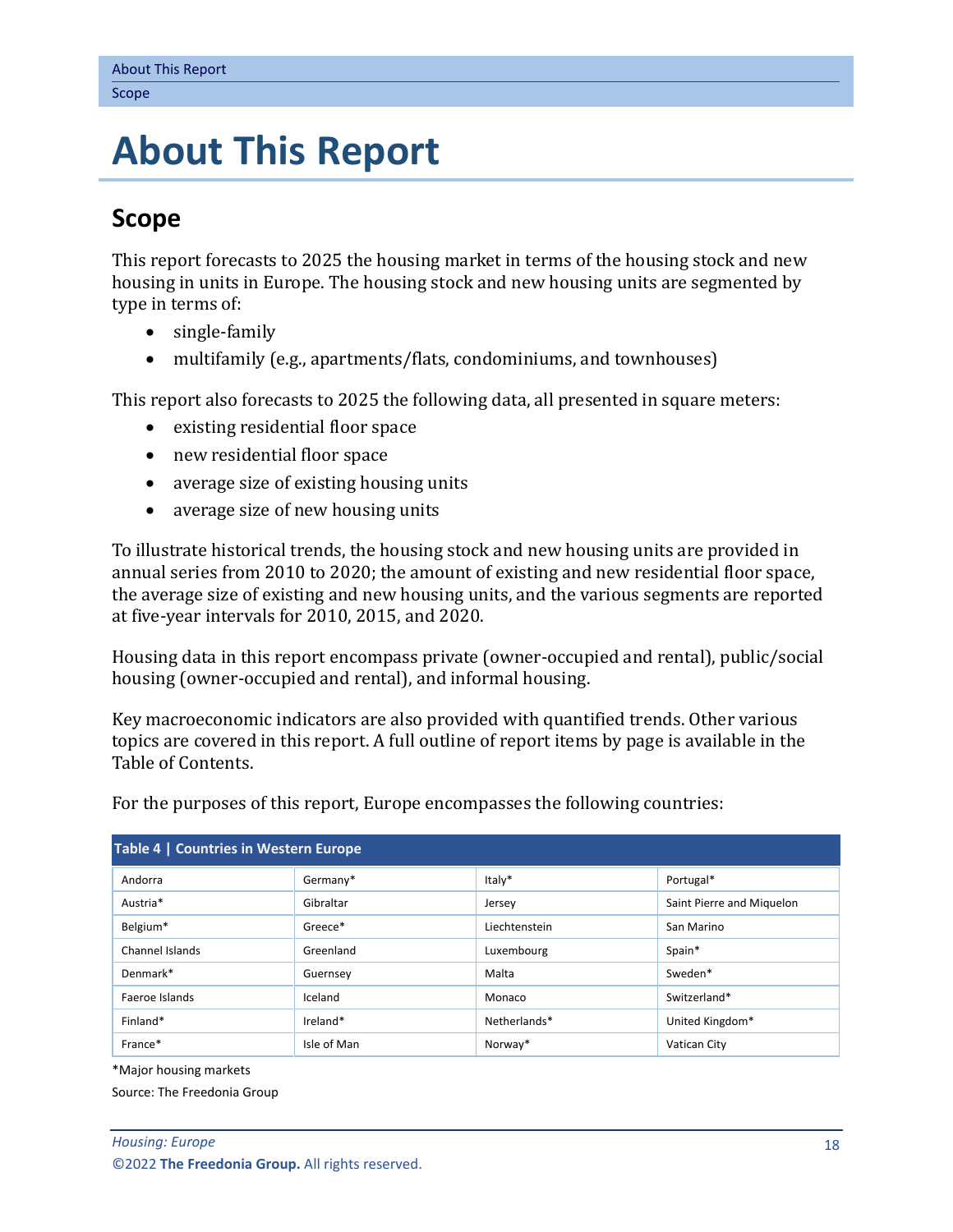Industry Codes

<span id="page-4-2"></span>

| Table 5   Countries in Eastern Europe |            |           |  |  |
|---------------------------------------|------------|-----------|--|--|
| Albania                               | Hungary*   | Romania*  |  |  |
| <b>Belarus</b>                        | Latvia     | Russia*   |  |  |
| Bosnia and Herzegovina                | Lithuania  | Serbia    |  |  |
| Bulgaria*                             | Macedonia  | Slovakia* |  |  |
| Croatia                               | Moldova    | Slovenia* |  |  |
| Czech Republic*                       | Montenegro | Ukraine*  |  |  |
| Estonia                               | Poland*    |           |  |  |

\*Major housing markets

Source: The Freedonia Group

## <span id="page-4-0"></span>**Sources**

*Housing: Europe* (FE60024) is based on *[Global Housing,](http://www.freedoniagroup.com/DocumentDetails.aspx?ReferrerId=FL-FOCUS&studyid=4331)* a comprehensive industry study published by The Freedonia Group. Reported findings represent the synthesis and analysis of data from various primary, secondary, macroeconomic, and demographic sources, such as:

- firms participating in the industry, and their suppliers and customers
- government/public agencies
- intergovernmental and non-governmental organizations
- trade associations and their publications
- the business and trade press
- indicator forecasts by The Freedonia Group
- the findings of other reports and studies by The Freedonia Group

Specific sources and additional resources are listed in the Resources section of this publication for reference and to facilitate further research.

## <span id="page-4-1"></span>**Industry Codes**

<span id="page-4-3"></span>

| Table 6   Relevant NACE Codes |                                                               |  |  |
|-------------------------------|---------------------------------------------------------------|--|--|
| <b>NACE Code</b>              | <b>Definition</b>                                             |  |  |
| 45.21                         | General construction of buildings and civil engineering works |  |  |

Source: European Commission

<span id="page-4-4"></span>

| Table 7   Relevant HS Codes |                                    |  |
|-----------------------------|------------------------------------|--|
| <b>HS Code</b>              | <b>Definition</b>                  |  |
| 7308                        | Structures and parts of structures |  |
| 9406                        | <b>Prefabricated Buildings</b>     |  |

Source: United Nations Statistics Division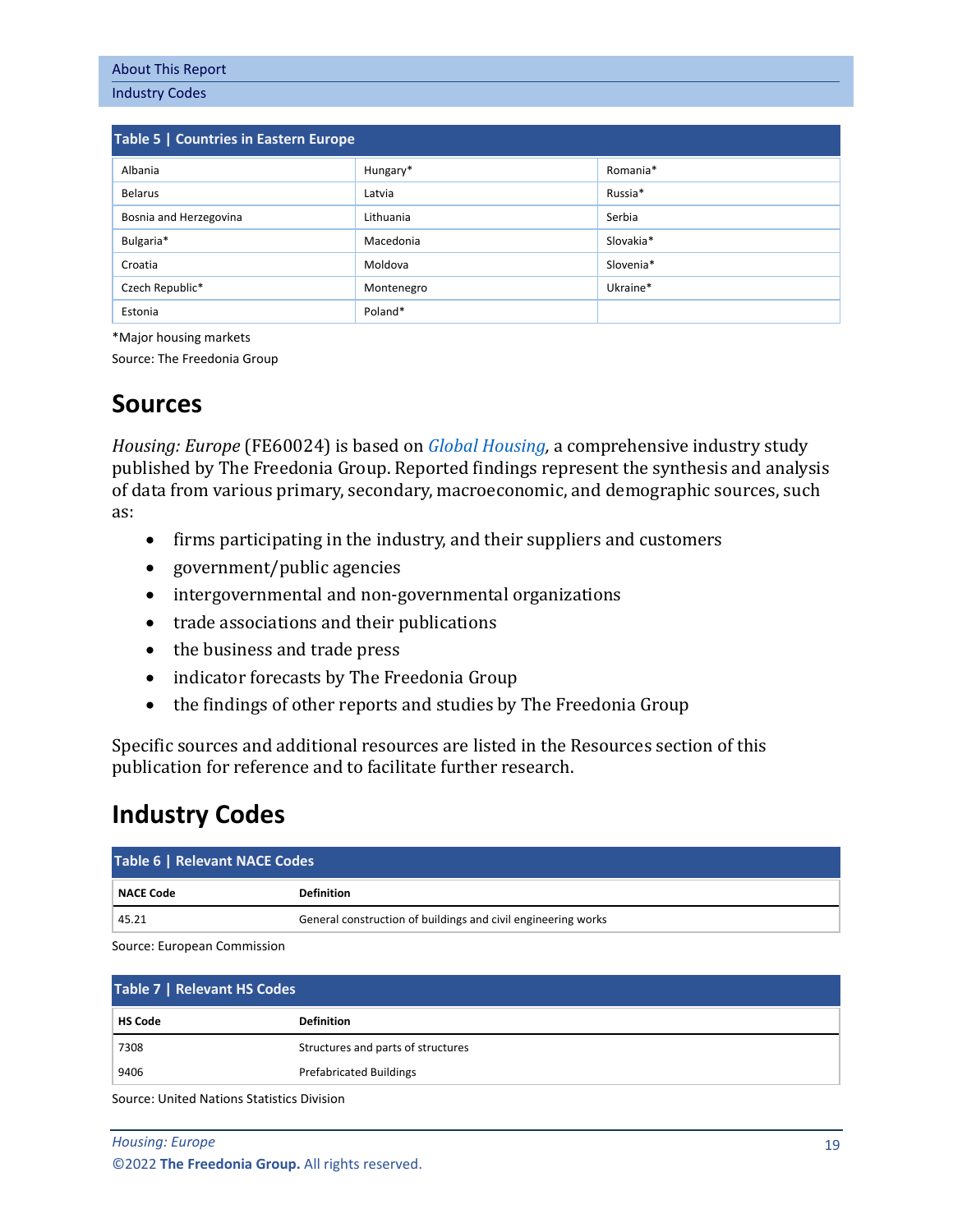## <span id="page-5-0"></span>**Freedonia Methodology**

The Freedonia Group, a subsidiary of MarketResearch.com, has been in business for more than 30 years and in that time has developed a comprehensive approach to data analysis that takes into account the variety of industries covered and the evolving needs of our customers.

Every industry presents different challenges in market sizing and forecasting, and this requires flexibility in methodology and approach. Freedonia methodology integrates a variety of quantitative and qualitative techniques to present the best overall picture of a market's current position as well as its future outlook: When published data are available, we make sure they are correct and representative of reality. We understand that published data often have flaws either in scope or quality, and adjustments are made accordingly. Where no data are available, we use various methodologies to develop market sizing (both top-down and bottom-up) and then triangulate those results to come up with the most accurate data series possible. Regardless of approach, we also talk to industry participants to verify both historical perspective and future growth opportunities.

Methods used in the preparation of Freedonia market research include, but are not limited to, the following activities: comprehensive data mining and evaluation, primary research, consensus forecasting and analysis, ratio analysis using key indicators, regression analysis, end use growth indices and intensity factors, purchase power parity adjustments for global data, consumer and end user surveys, market share and corporate sales analysis, product lifespan analysis, product or market life cycle analysis, graphical data modeling, long-term historical trend analysis, bottom-up and top-down demand modeling, and comparative market size ranking.

Freedonia quantifies trends in various measures of growth and volatility. Growth (or decline) expressed as an average annual growth rate (AAGR) is the least squares growth rate, which takes into account all available datapoints over a period. The volatility of datapoints around a least squares growth trend over time is expressed via the coefficient of determination, or  $r^2$ . The most stable data series relative to the trend carries an  $r^2$  value of 1.0; the most volatile – 0.0. Growth calculated as a compound annual growth rate (CAGR) employs, by definition, only the first and last datapoints over a period. The CAGR is used to describe forecast growth, defined as the expected trend beginning in the base year and ending in the forecast year. Readers are encouraged to consider historical volatility when assessing particular annual values along the forecast trend, including in the forecast year.

## **Copyright & Licensing**

The full report is protected by copyright laws of the United States of America and international treaties. The entire contents of the publication are copyrighted by The Freedonia Group.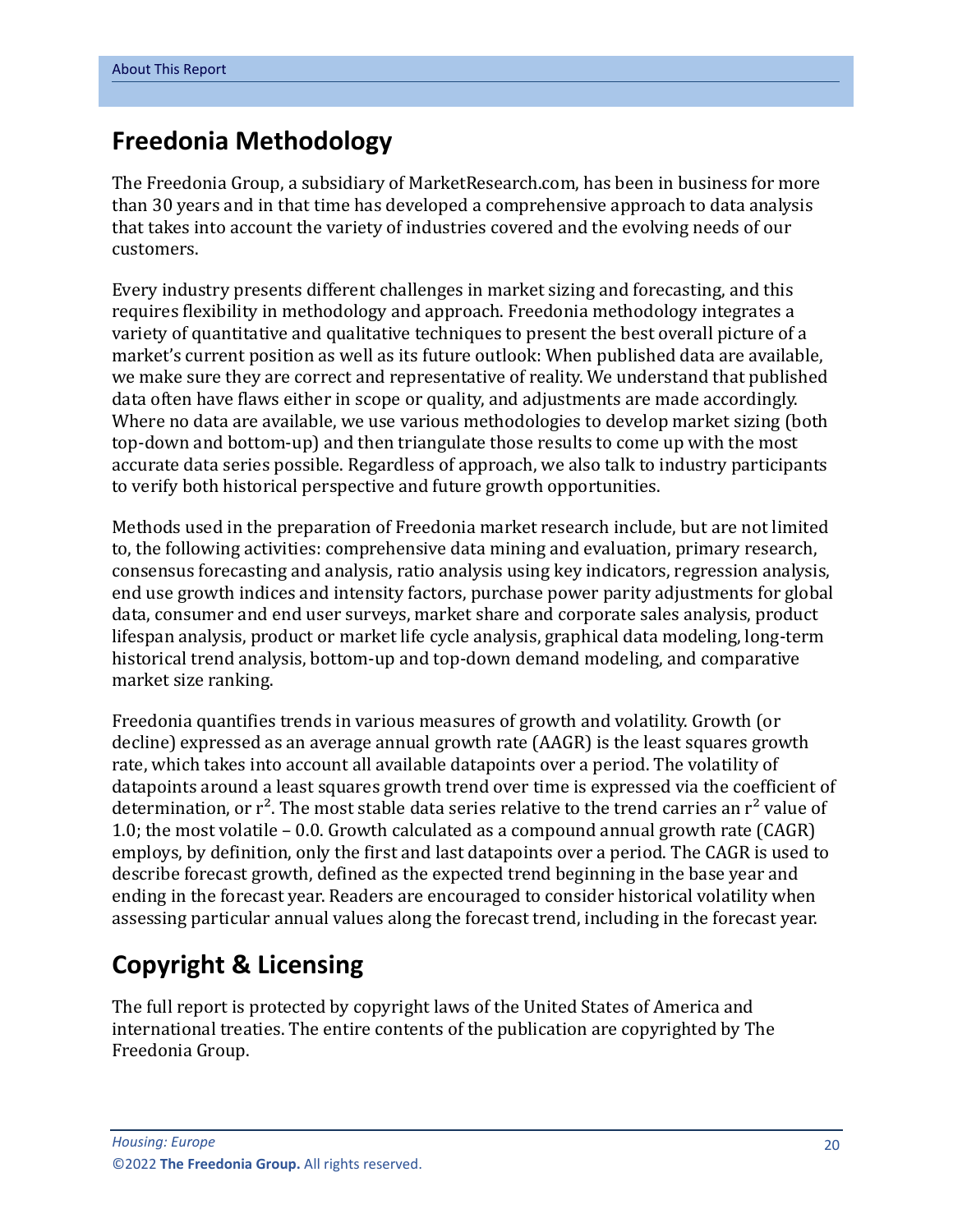## <span id="page-6-0"></span>**Resources**

### **The Freedonia Group**

*[Global Housing](http://www.freedoniagroup.com/DocumentDetails.aspx?ReferrerId=FL-FOCUS&studyid=4331)*

#### **[Freedonia Industry Studies](http://www.freedoniagroup.com/Home.aspx?ReferrerId=FL-Focus)**

*[Behind the Wall Plumbing](https://www.freedoniagroup.com/DocumentDetails.aspx?ReferrerId=FL-FOCUS&StudyId=3642) [Building Envelope in North America](https://www.freedoniagroup.com/DocumentDetails.aspx?ReferrerId=FL-FOCUS&StudyId=3725) [Cabinets](https://www.freedoniagroup.com/DocumentDetails.aspx?ReferrerId=FL-FOCUS&StudyId=3772) [Ceilings](https://www.freedoniagroup.com/DocumentDetails.aspx?ReferrerId=FL-FOCUS&StudyId=3719) [Countertops](https://www.freedoniagroup.com/DocumentDetails.aspx?ReferrerId=FL-FOCUS&StudyId=3799) [Decorative Tile](https://www.freedoniagroup.com/DocumentDetails.aspx?ReferrerId=FL-FOCUS&StudyId=3697) [Fencing](https://www.freedoniagroup.com/DocumentDetails.aspx?ReferrerId=FL-FOCUS&StudyId=3824) [General Purpose Lighting Fixtures](https://www.freedoniagroup.com/DocumentDetails.aspx?ReferrerId=FL-FOCUS&StudyId=3965) [Global Acoustic Insulation](https://www.freedoniagroup.com/DocumentDetails.aspx?ReferrerId=FL-FOCUS&StudyId=3708) [Global Asphalt \(Bitumen\)](https://www.freedoniagroup.com/DocumentDetails.aspx?ReferrerId=FL-FOCUS&StudyId=3846) [Global Cement](https://www.freedoniagroup.com/DocumentDetails.aspx?ReferrerId=FL-FOCUS&StudyId=4147) [Global Construction Aggregates](https://www.freedoniagroup.com/DocumentDetails.aspx?ReferrerId=FL-FOCUS&StudyId=3742) [Global Construction Chemicals](https://www.freedoniagroup.com/DocumentDetails.aspx?ReferrerId=FL-FOCUS&StudyId=3769) [Global Construction Machinery](https://www.freedoniagroup.com/DocumentDetails.aspx?ReferrerId=FL-FOCUS&StudyId=4266) [Global Countertops](https://www.freedoniagroup.com/DocumentDetails.aspx?ReferrerId=FL-FOCUS&StudyId=3836) [Global Decorative Laminates](https://www.freedoniagroup.com/DocumentDetails.aspx?ReferrerId=FL-FOCUS&StudyId=4139) [Global Drywall & Building Plaster](https://www.freedoniagroup.com/DocumentDetails.aspx?ReferrerId=FL-FOCUS&StudyId=3768) [Global Engineered Stone Countertops](https://www.freedoniagroup.com/DocumentDetails.aspx?ReferrerId=FL-FOCUS&StudyId=3813) [Global Fiber Cement](https://www.freedoniagroup.com/DocumentDetails.aspx?ReferrerId=FL-FOCUS&StudyId=3746) [Global Flat Glass](https://www.freedoniagroup.com/DocumentDetails.aspx?ReferrerId=FL-FOCUS&StudyId=3794) [Global Flooring](https://www.freedoniagroup.com/DocumentDetails.aspx?ReferrerId=FL-FOCUS&StudyId=4042) [Global Foamed Plastic Insulation](https://www.freedoniagroup.com/DocumentDetails.aspx?ReferrerId=FL-FOCUS&StudyId=3756) [Global Insulation](https://www.freedoniagroup.com/DocumentDetails.aspx?ReferrerId=FL-FOCUS&StudyId=4267) [Global Major Household Appliances](https://www.freedoniagroup.com/DocumentDetails.aspx?ReferrerId=FL-FOCUS&StudyId=3739) [Global Plastic Pipe](https://www.freedoniagroup.com/DocumentDetails.aspx?ReferrerId=FL-FOCUS&StudyId=3879) [Global Plumbing Products](https://www.freedoniagroup.com/DocumentDetails.aspx?ReferrerId=FL-FOCUS&StudyId=3882) [Global Pools & Spas](https://www.freedoniagroup.com/DocumentDetails.aspx?ReferrerId=FL-FOCUS&StudyId=3778) [Global Prefabricated Housing](https://www.freedoniagroup.com/DocumentDetails.aspx?ReferrerId=FL-FOCUS&StudyId=3971) [Global Roofing](https://www.freedoniagroup.com/DocumentDetails.aspx?ReferrerId=FL-FOCUS&StudyId=3698) [Global Siding \(Cladding\)](https://www.freedoniagroup.com/DocumentDetails.aspx?ReferrerId=FL-FOCUS&StudyId=3874) [Global Windows & Doors](https://www.freedoniagroup.com/DocumentDetails.aspx?ReferrerId=FL-FOCUS&StudyId=4303) [Green \(Vegetative\) Roofing](https://www.freedoniagroup.com/DocumentDetails.aspx?ReferrerId=FL-FOCUS&StudyId=4232) [Gutters & Downspouts](https://www.freedoniagroup.com/DocumentDetails.aspx?ReferrerId=FL-FOCUS&StudyId=4047)*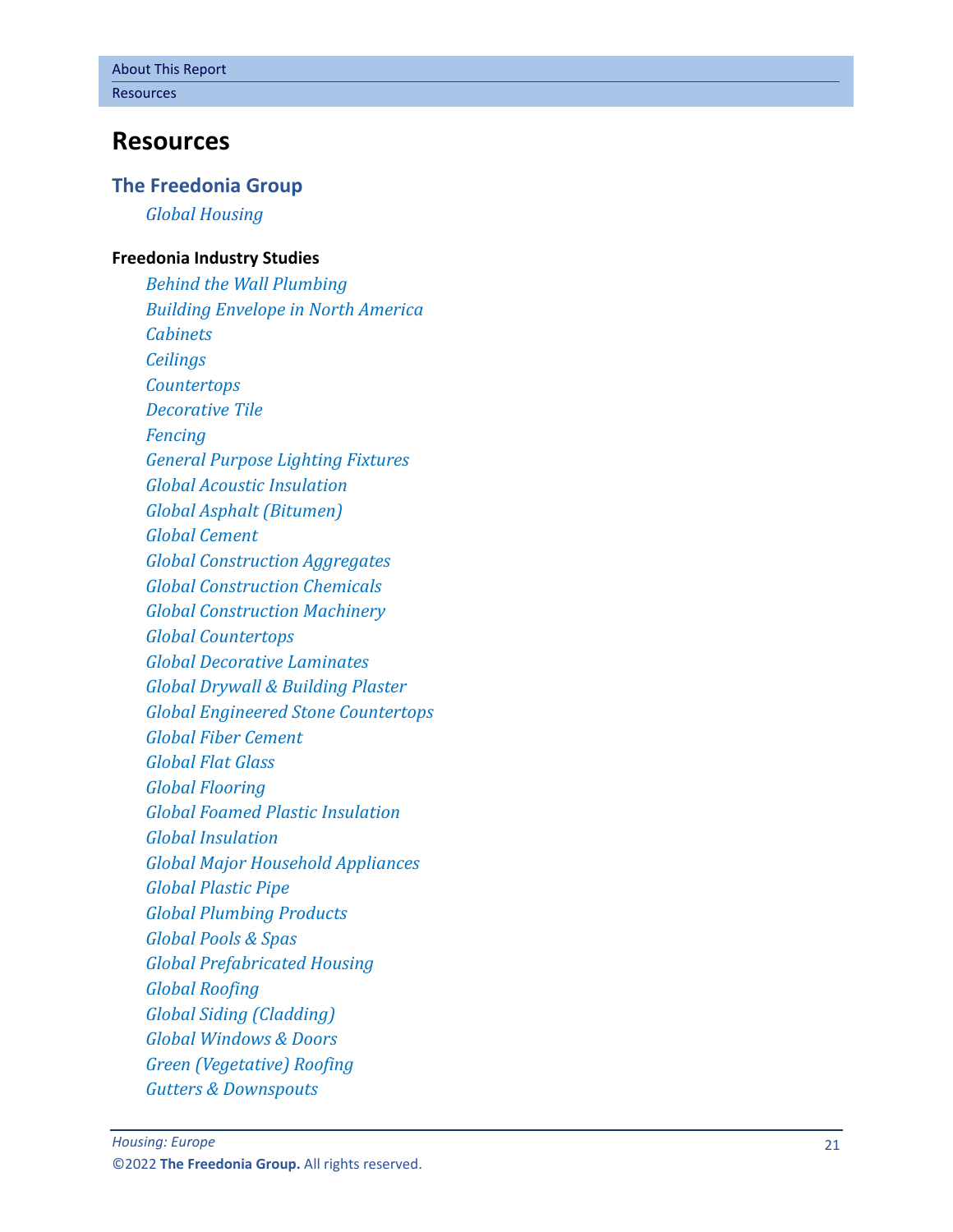About This Report Resources

> *[Home Improvement Consumer Insights 2020](https://www.freedoniagroup.com/DocumentDetails.aspx?ReferrerId=FL-FOCUS&StudyId=3895) [Insulation](https://www.freedoniagroup.com/DocumentDetails.aspx?ReferrerId=FL-FOCUS&StudyId=4304) [Liquid-Applied Roof Coatings](https://www.freedoniagroup.com/DocumentDetails.aspx?ReferrerId=FL-FOCUS&StudyId=3843) [Low-Slope Roofing](https://www.freedoniagroup.com/DocumentDetails.aspx?ReferrerId=FL-FOCUS&StudyId=3873) [Moulding & Trim](https://www.freedoniagroup.com/DocumentDetails.aspx?ReferrerId=FL-FOCUS&StudyId=3815) [Pipe Products & Markets](https://www.freedoniagroup.com/DocumentDetails.aspx?ReferrerId=FL-FOCUS&StudyId=3851) [Plumbing Fixtures & Fittings](https://www.freedoniagroup.com/DocumentDetails.aspx?ReferrerId=FL-FOCUS&StudyId=3717) [Precast Concrete Products](https://www.freedoniagroup.com/DocumentDetails.aspx?ReferrerId=FL-FOCUS&StudyId=3647) [Prefabricated Housing](https://www.freedoniagroup.com/DocumentDetails.aspx?ReferrerId=FL-FOCUS&StudyId=3814) [Roofing](https://www.freedoniagroup.com/DocumentDetails.aspx?ReferrerId=FL-FOCUS&StudyId=4216) [Roofing Accessories](https://www.freedoniagroup.com/DocumentDetails.aspx?ReferrerId=FL-FOCUS&StudyId=4291) [Siding](https://www.freedoniagroup.com/DocumentDetails.aspx?ReferrerId=FL-FOCUS&StudyId=4152) [Solar Roofing](https://www.freedoniagroup.com/DocumentDetails.aspx?ReferrerId=FL-FOCUS&StudyId=4227) [Windows & Doors](https://www.freedoniagroup.com/DocumentDetails.aspx?ReferrerId=FL-FOCUS&StudyId=3726) [Wood & Competitive Decking](https://www.freedoniagroup.com/DocumentDetails.aspx?ReferrerId=FL-FOCUS&StudyId=3789) [Wood-Plastic Composite & Plastic Lumber](https://www.freedoniagroup.com/DocumentDetails.aspx?ReferrerId=FL-FOCUS&StudyId=3845)*

#### **[Freedonia Focus Reports](https://www.freedoniafocusreports.com/redirect.asp?progid=89534&url=/)**

*[Cement: Europe](https://www.freedoniafocusreports.com/Cement-Europe-FE60013/?progid=89534) [Commercial Building Construction: United States](https://www.freedoniafocusreports.com/Commercial-Building-Construction-United-States-FF60032?progid=89534) [Construction: United States](https://www.freedoniafocusreports.com/Construction-United-States-FF60054/?progid=89534) [COVID-19 Market Impact Analysis](https://www.freedoniafocusreports.com/COVID-19-Market-Impact-Analysis-FW95079/?progid=89534) [Global Demographics](https://www.freedoniafocusreports.com/Global-Demographics-FW95050/?progid=89534) [Global Macroeconomy](https://www.freedoniafocusreports.com/Global-Macroeconomy-FW95051/?progid=89534) [Housing: Canada](https://www.freedoniafocusreports.com/Housing-Canada-FA60024?progid=89534) [Housing: China](https://www.freedoniafocusreports.com/Housing-China-FC60024?progid=89534) [Housing: United States](https://www.freedoniafocusreports.com/Housing-United-States-FF60024?progid=89534) [Paint & Coatings: Europe](https://www.freedoniafocusreports.com/Paint-Coatings-Europe-FE35065/?progid=89534) [Prefabricated Housing: Europe](https://www.freedoniafocusreports.com/Prefabricated-Housing-Europe-FE60031?progid=89534)*

#### **[Freedonia Custom Research](http://www.freedoniagroup.com/CustomResearch.aspx?ReferrerId=FL-Focus)**

#### **Trade Publications**

*BBC Bloomberg News The Brussels Times Business Insider Construction Dive Construction Europe*